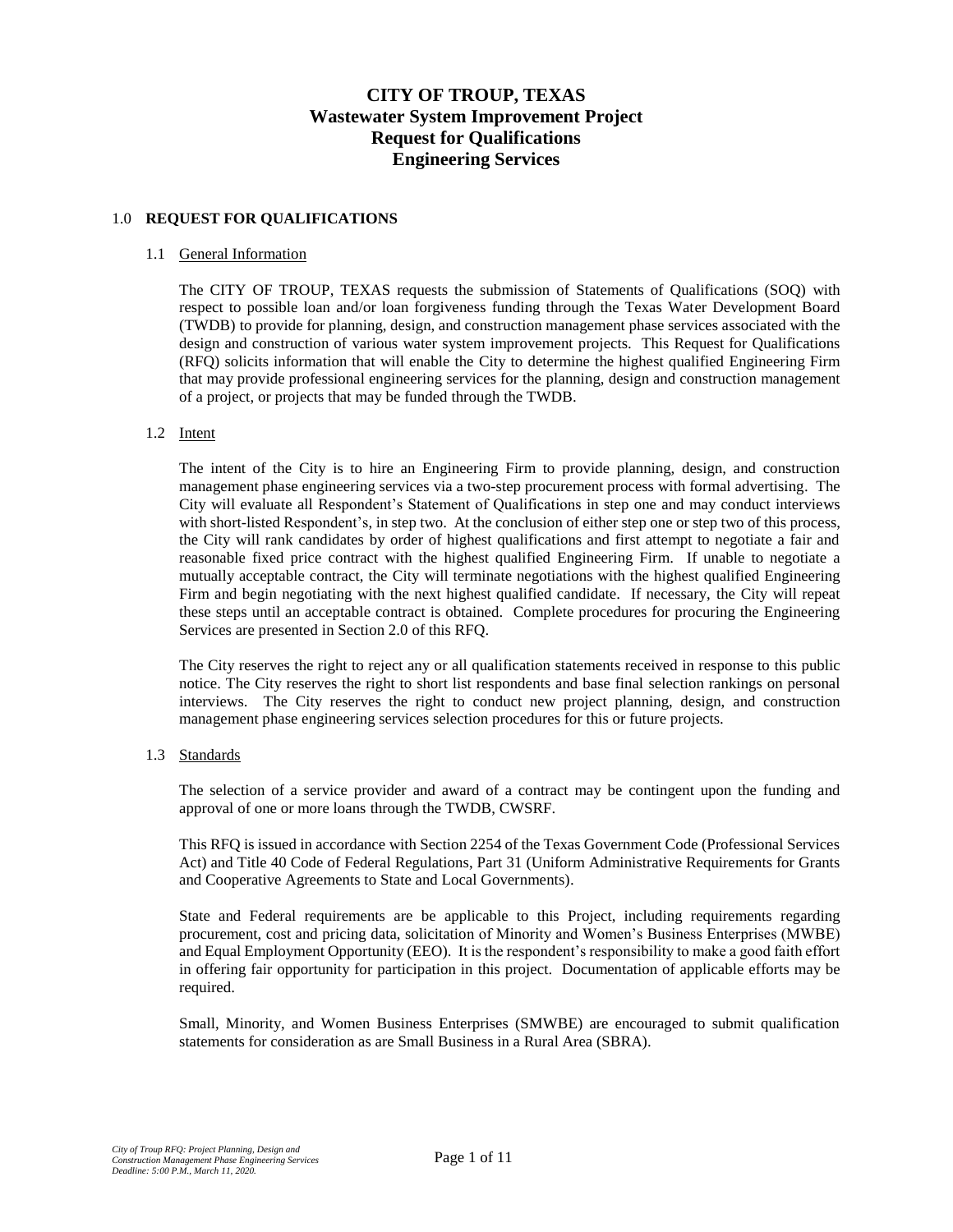# 1.4 Project Schedule and Submittal Deadline

The project planning, design and construction management phase services contract is anticipated to be awarded April 27, 2020, and the anticipated completion date is April 30, 2020. The anticipated overall duration of this service contract is 24 months with a tentative starting date of May 1, 2020. The contract may be extended at the mutual agreement of the parties, or whatever greater period of time allowed by the TWDB during which the contract is in effect.

## **The SOQ Package (see Section 2.2) must be submitted to the City no later than 10:00 A.M. Central Time on Wednesday, April 15, 2020**. See Section 2.3 for mailing or delivery instructions.

## 1.5 Project Description

The proposed various future projects for the period of service may include, at the City's determination and schedule, the following:

1.5.1 Project includes the replacement of deteriorated wastewater treatment facility components; more specifically: the replacement of the operating mechanisms interior to the two existing clairifiers, installation of a second screw conveyor pump at the plant's headworks as well as the installation of a mechanical, self-cleaning bar/filter screen to remove "floatables" from the influent into the City's plant. All of this in an effort to improve operations and quality of the final effluent discharged from the City's wastewater treatment facilities.

## 1.6 Public Record

All data and information submitted by the Engineering Firm in response to this RFQ shall become public information, as provided by the Texas Open Records Act, Texas Government Code Sections 552.001 – 552.026. The City does not assume responsibility for asserting legal arguments for confidentiality on behalf of the Engineering Firm.

# 1.7 Cost of Preparing Statement of Qualifications Package

Costs for preparing the SOQ Package and any subsequent materials or presentations shall be solely the responsibility of the prospective Engineering Firm.

# 1.8 Scope of Services

The Selected Engineering Firm shall provide timely and professional planning documents, geotechnical investigations, design surveys, construction plans and technical specifications and contract documents, construction staking, operations and maintenance manuals and other specific services as discussed below. It is the intent of this RFQ that a consistent quality of services is provided for all of the Project's components.

The scope of Planning, Design, and Construction Management Phase Engineering Services is expected to include:

- 1.8.1 Attend preliminary conferences with the City, TWDB personnel and other interested parties regarding the Project. Assist the City in the preparation of applications and supporting documents for government grants, loans, or advances in connection with the Project. Assist in the preparation or review of environmental assessments and impact statements; review and evaluation of the effects on the design requirements for the Project of any such statements and documents prepared by others; and assistance in obtaining approvals of authorities having jurisdiction over the anticipated environmental impact of the Project.
- 1.8.2 Prepare a Preliminary Engineering Feasibility report, which shall, as appropriate, contain schematic layouts, sketches and conceptual design criteria with appropriate exhibits to indicate the agreed-to requirements, considerations involved, and those alternate solutions available to the City, which the Engineer recommends.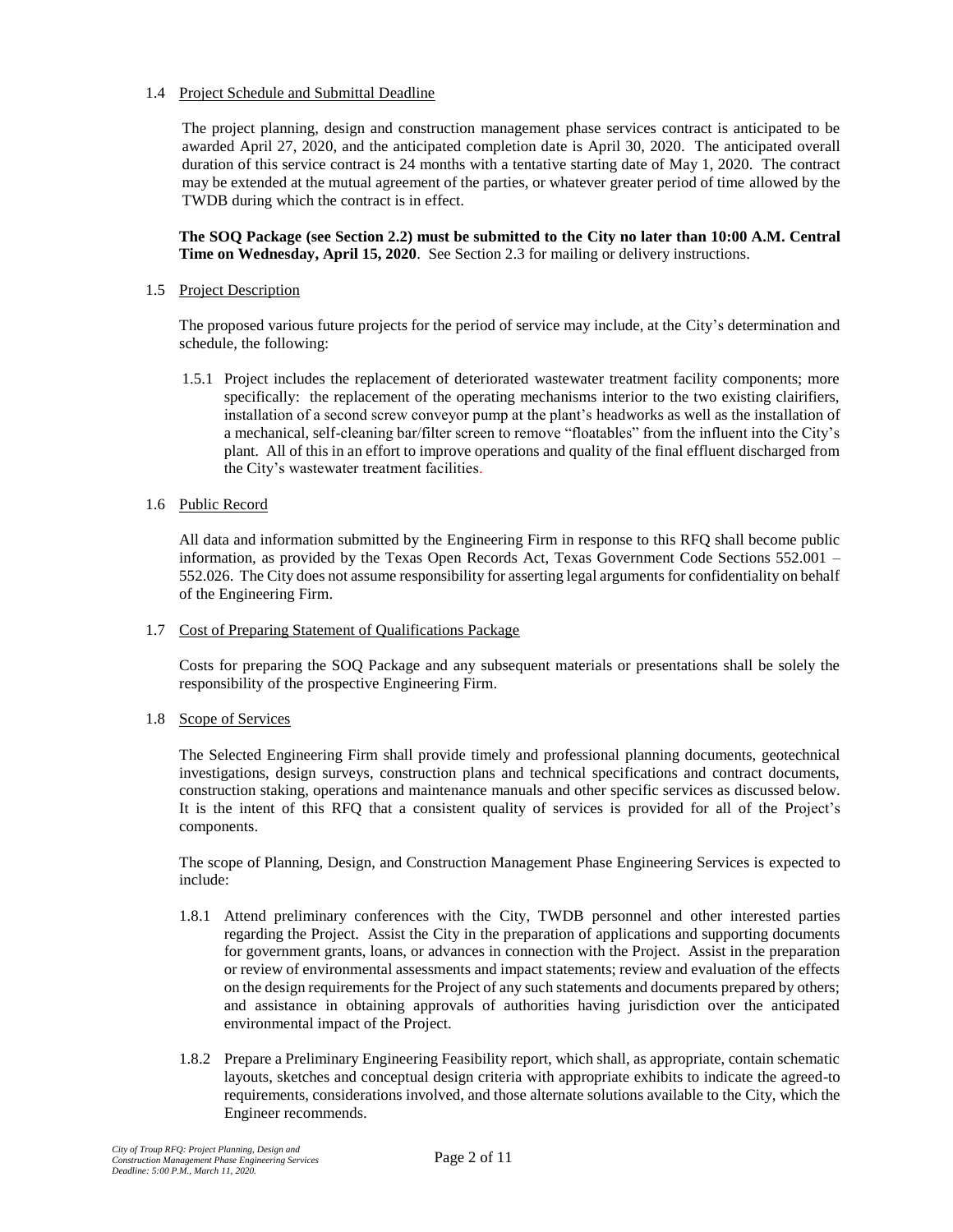- 1.8.3 Determine the necessity for acquisition of any additional real property/easements/right-of-way for the City's potential Project(s) and, if applicable, furnish all necessary information such as name and address of property owners, legal descriptions of parcels to be acquired and map of entire tracts with designation of part to be acquired to the City. Prepare property surveys, detailed descriptions of sites, maps, or drawings as required assist in negotiating for land and easement rights. The Engineer will coordinate preparation of an appraisal by a qualified appraiser to be paid for by the City, of the value of real property needed for the necessary facilities and determine the availability of title, easements, and rights-of-way needed to implement the project. The Engineer will assist the City to obtain all necessary right-of-way and easements on behalf of the City pursuant to federal requirements acceptable to public funding agencies.
- 1.8.4 Furnish and submit, on behalf of the City, the engineering data necessary for applications for routine permits by local, state and federal authorities (as distinguished from detailed applications and supporting documents for government grants-in aid, or for planning advances). The Engineer will also prepare and submit, on behalf of the City, the engineering data and other information as required by the Texas Commission on Environmental Quality (TCEQ) for Texas Pollution Discharge Elimination (TPDES), including discharge permits and Storm Water Pollution Prevention Plans (SWP3) as required.
- 1.8.5 Provide field surveys to collect information required for planning and design and complete related office computations and drafting.
- 1.8.6 Perform geotechnical investigations such as auger borings core borings, soil tests, or other subsurface explorations and laboratory testing and inspecting of samples or materials relevant to design.
- 1.8.7 Prepare detailed construction plans, specifications and contract documents for the construction authorized by the City in accordance with all State and Federal requirements.
- 1.8.8 Prepare estimates for probable construction cost of the authorized construction.
- 1.8.9 Furnish the City with copies of approved contract documents including notices to bidders and proposal forms.
- 1.8.10 Assist the City in the advertisement of the project for Bids.
- 1.8.11 Attend the bid opening and tabulate the bid proposal, analyze the responsiveness of the bidder(s) and make recommendations for awarding contract(s) for construction to the lowest responsive bidder(s).
- 1.8.12 Prepare and coordinate approval of formal Contract Documents and coordinate issuance of Notice to Proceed from the TWDB.
- 1.8.13 Provide field surveys and office computations for construction control staking, including the staking of bench marks and horizontal control references for the contractor to stake out of work.
- 1.8.14 Consult and advise the City during construction; issue all instruction to the contractor requested by the City and prepare and issue routine change orders with the City's approval. Prepare alternate designs or non-routine contract change orders that are necessary due to no fault of the Engineer and upon approval of the City and TWDB.
- 1.8.15 Review samples, catalog data, schedules, shop drawings, laboratory, shop and mill tests of material and equipment and other data which the contractor submits. The Engineer will review and approve for conformance with the design concept, all shop drawings and other submittals as required by the Contract Documents to be furnished by contractors.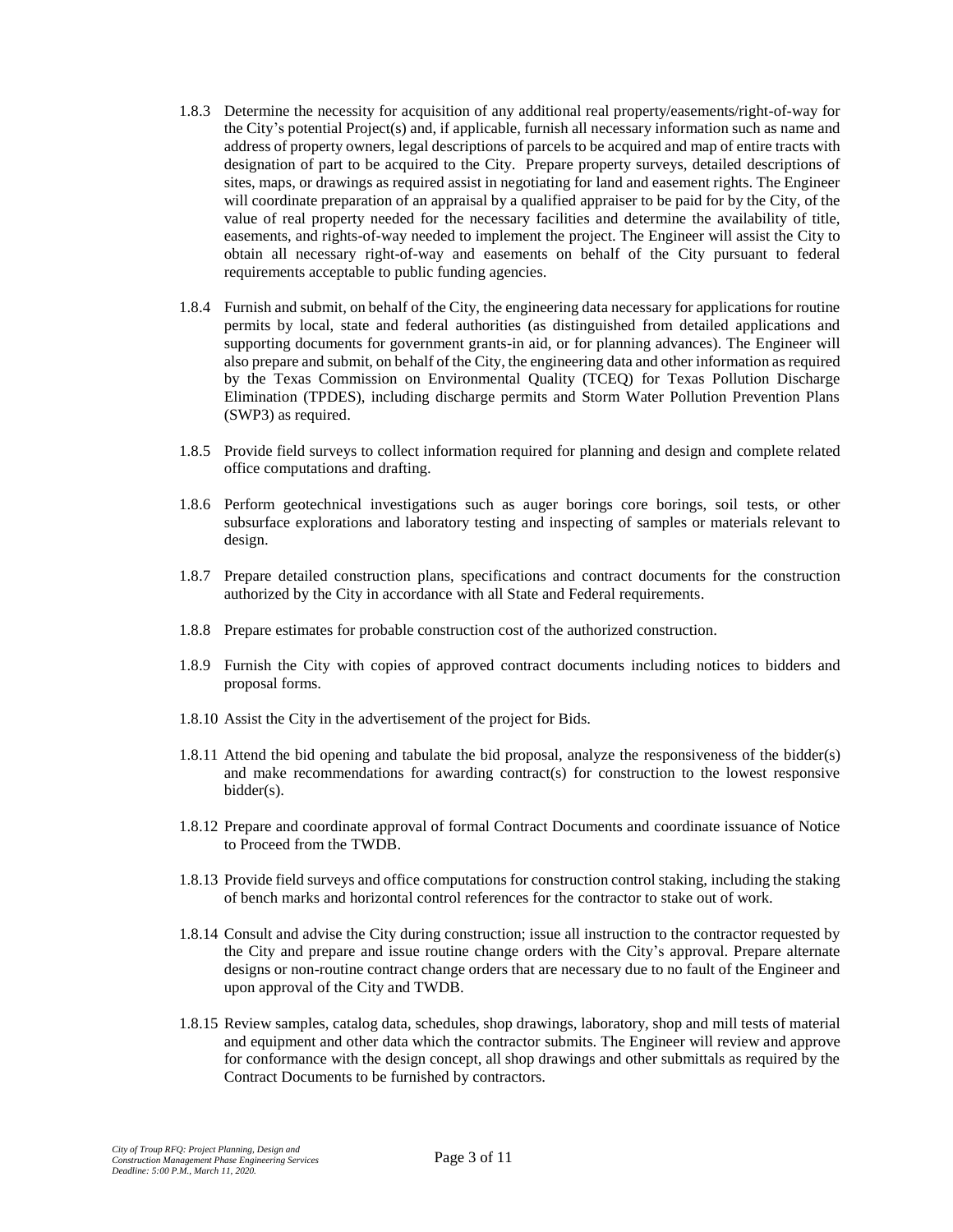- 1.8.16 Obtain and review monthly and final estimates for payments to contractors, and furnish any recommended payments to contractors or suppliers to the City and assemble written guarantees which may be required by the Contract Documents.
- 1.8.17 Attend monthly meetings with the City and TWDB during construction.
- 1.8.18 Prepare an operation and maintenance manual that meets applicable TWDB guidelines for submission to the City before construction of the project is 90% complete.
- 1.8.19 Conduct, in the company of the City, a final inspection of the project for compliance with the Contract Documents and submit recommendations concerning project status of the City's final payment to the contractor. Prior to submission of recommendation for final payment on each contract, the Engineer will submit a certificate of substantial completion of work done under that contract to the City, TWDB and others as required.
- 1.8.20 Revise the Contract Drawings (unless redrawing is required) from as-built drawings submitted by the contractor, to show the work as constructed. The Engineer will provide the City with one set of reproducible records (as-built) drawings and two sets of prints. Such drawings will be based on the resident project inspector's construction data and the construction records provided by the contractor during the construction.
- 1.8.21 Coordinate approval and issuance of Certificate of Completion from TWDB and others as required.
- 1.8.22 Conduct, within one month of its expiration, in the company of the City, a warranty inspection of the project for compliance with the Contract Documents and submit recommendations concerning project warranty issues to the City, TWDB and others as required.
- 1.8.23 The Engineer shall review the first year's operation of the Project and revise the operations and maintenance manual for the Project as necessary to accommodate actual operational requirements and expenses. Eleven months after initiation of the Project's operation, the Engineer shall advise the City in writing whether the Project meets the project performance standards.
- 1.8.24 The Engineer shall assist in training operating personnel and coordinate the preparation of curricula and training materials for operating personnel.

# **2.0 INSTRUCTIONS AND PROCEDURES**

#### 2.1 Prohibition

Do not submit pricing information. If pricing information is submitted, the response to the RFQ will not be considered.

#### 2.2 SOQ Package Preparation

The Qualification Package will include the following four (4) components and shall be numbered as shown:

- 2.2.1 One Page Transmittal Letter. The letter shall provide the names, title, address (physical and mailing) and telephone number of the official contact and shall be numbered if more than one page.
- 2.2.2 Statement Concerning Insurance. Confirmation that the Engineering Firm will provide general liability insurance, worker's compensation and professional liability insurance for the project within 10 calendar days of any Notice of Award.
- 2.2.3 Statement Concerning Conflict of Interests. Those interests of the Engineering Firm that would impede with or interfere in the carrying out of the duties and responsibilities of the position of Project Design Engineer are deemed conflicting. Utilize the attached Conflict of Interest Statement form.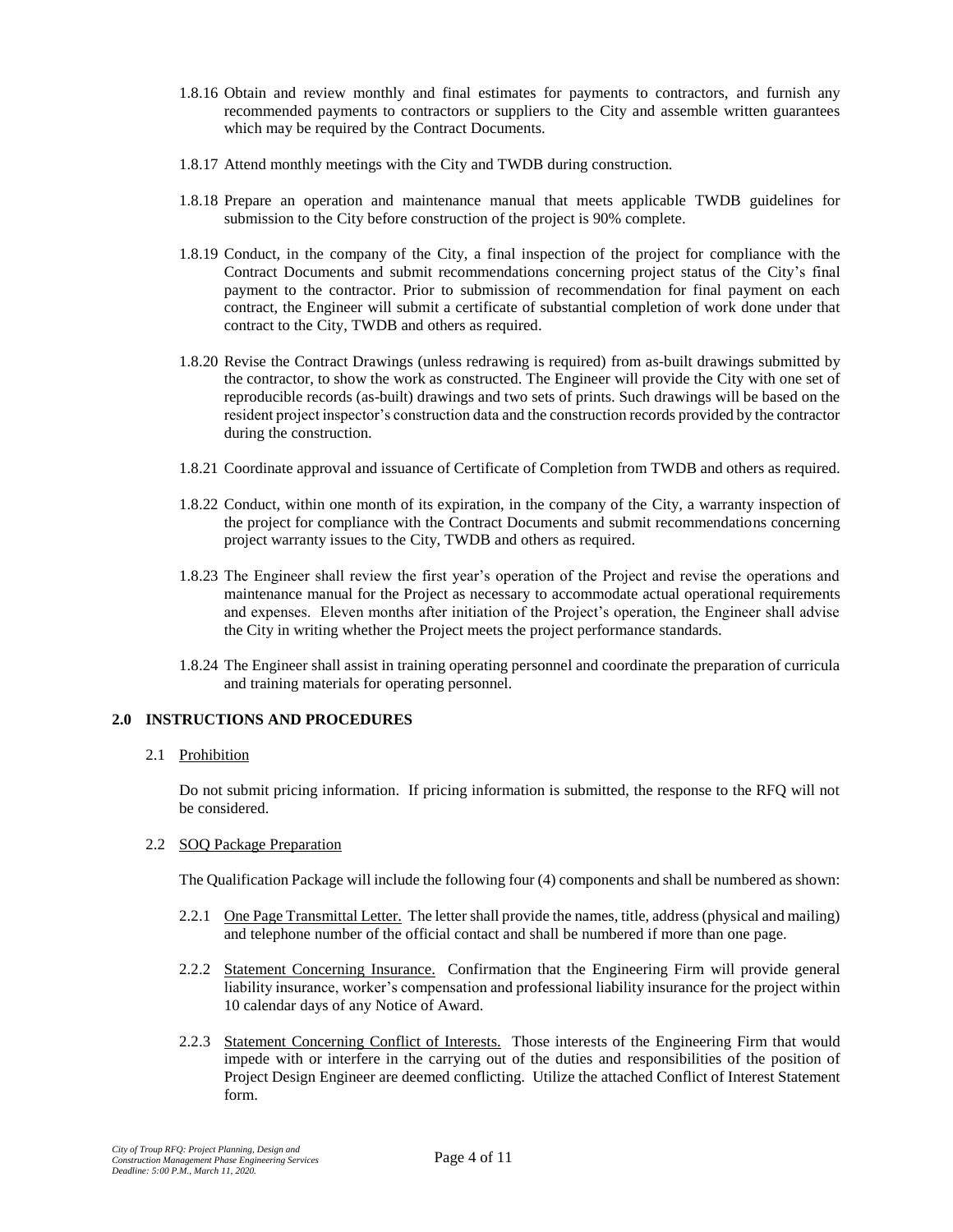2.2.4 Qualifications Statement. Use the format in Section 3.0, Statement of Qualifications – Format. No material shall be incorporated by reference only, nor should brochures, photos, or additional data be submitted. Any such material will not be considered in the evaluation process. The entire Qualification Package shall stand alone and include full responses to all RFQ instructions. The Qualification statement must not exceed 20 pages of 8½" by 11" paper.

Note: If the Engineering Firm is a Joint Venture firm, then documentation of its incorporation may be requested.

# 2.3 Submitting the SOQ Package

The Engineering Firm shall submit one (1) copy of the Statement of Qualifications Package. Packages may be delivered by courier or mail. No faxes will be accepted. The Qualifications Statement Package should be in sealed envelopes which are clearly labeled and addressed as follows:

The RFQ is available from the City of Troup upon request or by picking up a copy at the address below during regular business hours. **Proposals must be received no later than 10:00 AM (Central) on Wednesday, April 15, 2020, at the City Hall, 106 East Duval, Troup, TX 75789. One (1) copy of the proposal must be sealed and clearly marked on the face of the shipping material "ENGINEERING FIRM RFP".**

Regardless of submission method, the submission deadline for SOQ's is no later than 10:00 A.M., Central Time, Wednesday, April 15, 2020. The City may not review packages submitted in any other format. Late proposals will not be accepted for review under any circumstances.

## 2.4 Evaluation Factors and Relative Importance

The following factors, in order of relative importance, will be used in identifying the highest qualified Engineering Firm:

2.4.1 Professional qualifications of the individual(s) (including subcontracted personnel) who will perform the work.

| <b>Criteria</b>                    | <b>Points</b> |  |
|------------------------------------|---------------|--|
|                                    |               |  |
| Experience                         | 50            |  |
| Capacity to perform                | 30            |  |
| Familiarity with the City and TWDB | 20            |  |

# 2.5 Inquiries

If any Engineering Firms have any questions or need any additional information to clarify the intent of this RFQ, submit questions or requests in writing as discussed in Section 2.6. The City will collect these questions and respond to all the RFQ Package holders in writing prior to evaluation.

Engineering Firms should not attempt to contact any individual from the City other than in the form provided in this Request for Qualifications. Should any Engineering Firms find discrepancies in or omissions from the RFQ, or should the Engineering Firm be in doubt as to their meaning, the Engineering Firm shall notify Gene Cottle, City Manager, at (903) 842-4109 or [troupadmin@trouptx.com](mailto:troupadmin@trouptx.com) will be received in writing up to 96 hours of the submittal deadline. Answers to all such requests will be given in writing by the City to all prospective Engineering Firms no later than 48 hours of the submittal deadline. Oral explanations or instructions will not be binding. Written request for clarifications may be sent to same address as shown for final SOQ Package submittal. Clarifications will be sent to all individuals or firms that have received the RFQ.

# 2.6 Evaluation Process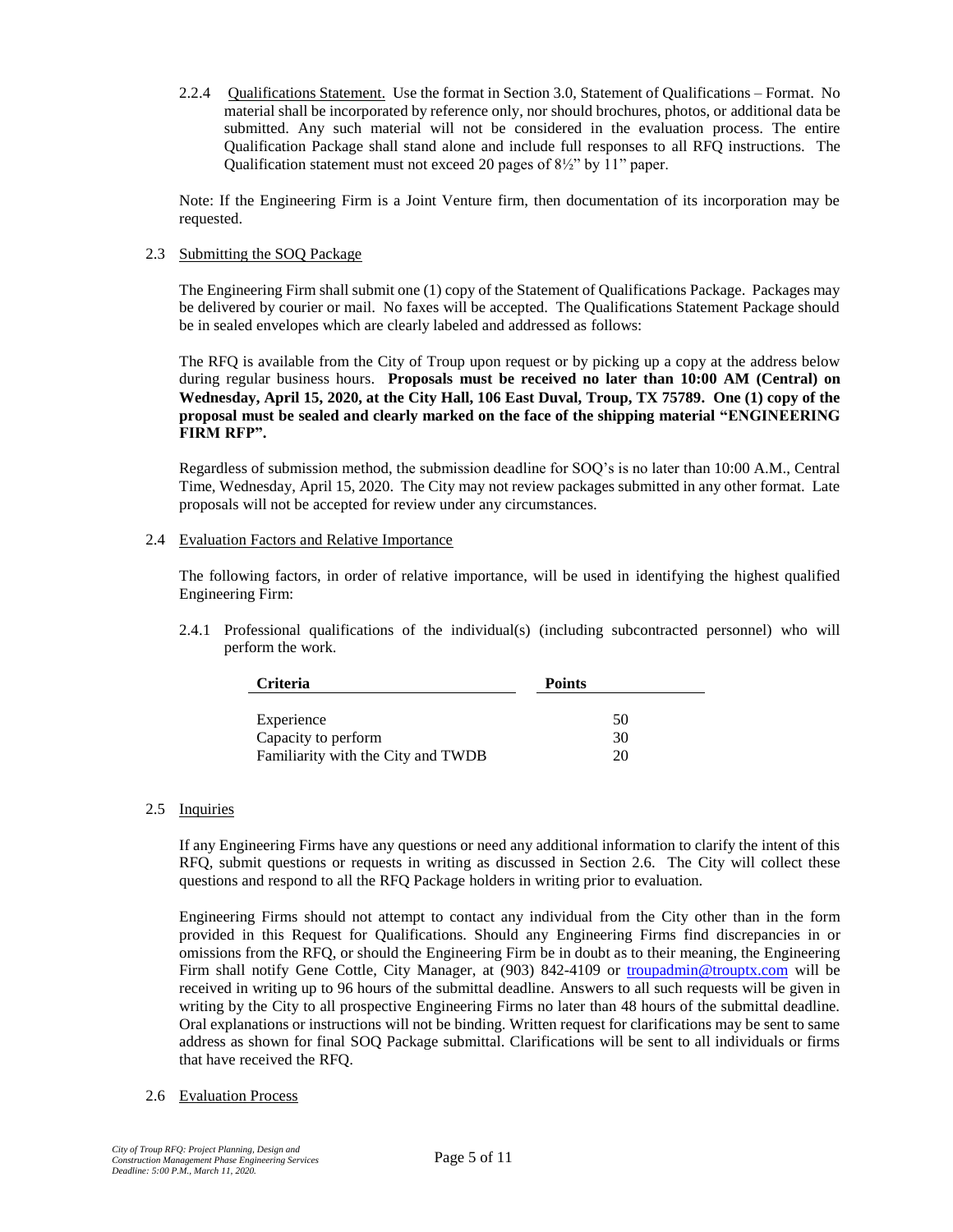The City may call upon anyone they deem necessary to assist with the evaluation.

The City may obtain information from references.

The City may contact the Engineering Firms for the purpose of obtaining additional information or clarification during the evaluation period.

The City will evaluate each Qualification Package received, in accordance with the factors in Section 2.4, based on the contents of the SOQ package, any subsequent written clarifications required, and reference information obtained. The City will not consider any information or data incorporated by the Engineering Firm by reference or otherwise referenced, except it will consider reference information the City obtains from existing and prior clients of the Engineering Firm.

The City may rank and determine the highest qualified Engineering Firm based solely upon the evaluation of the Statement of Qualifications package, any subsequent written clarifications required, and reference information obtained.

If, based on the review of the Qualifications Packages the City deems it necessary to interview Engineering Firms in order to determine the highest qualified Engineering Firm, the City may identify two or more Engineering Firms to be interviewed using the procedure in Section 2.7.

## 2.7 Interviews

The City will develop a list of questions to be answered by each Engineering Firm interviewed, and provide additional instructions to be followed. These parties will be allowed one (1) week to prepare for the interviews. The total elapsed time between the City short-list selections and interviews by the City will be approximately two (2) weeks. The City will rank and determine the highest qualified Engineering Firm upon completion of the interviews.

#### 2.8 Notification of Selection

The City will notify the most qualified Engineering Firm in writing. Upon notification of selection by the City, the Engineering Firm shall submit a detailed cost proposal based on the proposed scope of work. Upon receipt of the proposal, the City and Proposer will attempt to negotiate scope and extent of work to be performed, time for full performance, compensation, and other terms. Final selection of the successful Engineering Firm will be contingent upon approval of the City Council.

#### 2.9 Additional Information

- 2.9.1 This contract is contingent upon release of funds from the Texas Water Development Board (TWDB).
- 2.9.2 Any contract or contracts awarded under this Request for Qualifications (RFQ) are expected to be funded in part by a loan or loan forgiveness from the TWDB. Neither the State of Texas nor any of its departments, agencies, or employees are or will be a party to this RFQ or any resulting contract.
- 2.9.3 This contract is subject to the Environmental Protection Agency's (EPA) "fair share policy", which includes EPA approved "fair share goals" for Minority Business Enterprise (MBE) & Women Business Enterprise (WBE,) firms in the Construction, Supplies, Equipment; and Services procurement categories. EPA's policy requires that applicants and prime contractors make a good faith effort to award a fair share of contracts, subcontracts, and procurements to SMWBE's. Although EPA's policy does not mandate that the fair share goals be achieved, it does require applicants and prime contractors to demonstrate us of the six affirmative steps. The current fair share goals for the State of Texas are as follows:

|                 | MBE    | <b>WBE</b> |
|-----------------|--------|------------|
| Construction    | 12.94% | 8.72%      |
| <b>Supplies</b> | 9.68%  | 9.34%      |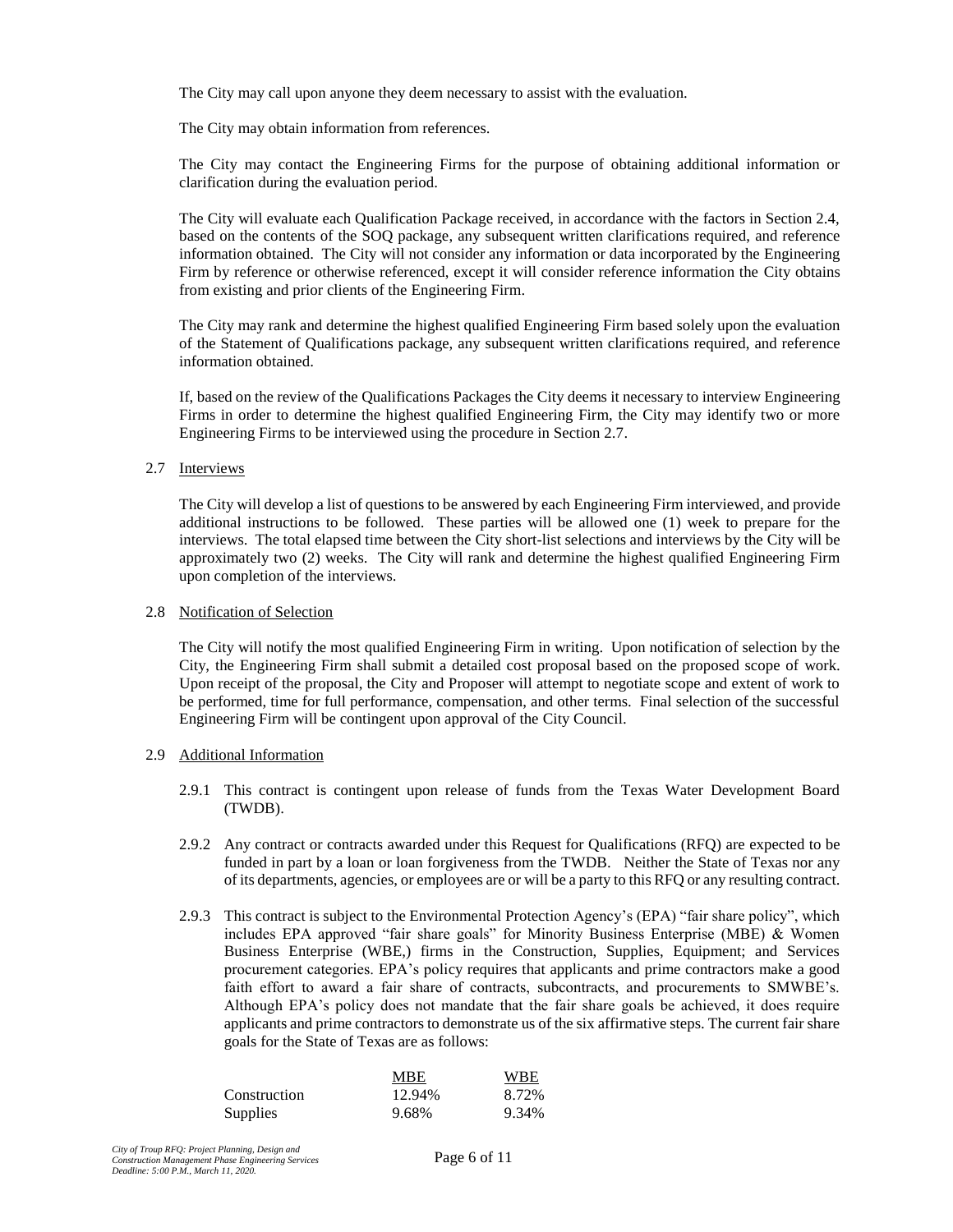| Equipment | 7.12%  | 5.39% |
|-----------|--------|-------|
| Services  | 10.84% | 5.72% |

2.9.4 Equal Opportunity in Employment - All qualified Applicants will receive consideration for employment without regard to race, color, religion, sex, age, handicap of national origin. Bidders on this work will be required to comply with the President's Executive Order No. 11246, as amended by Executive Order 11.375, and as supplemented in Department of labor regulations 41 CFR; Part 60. Small, minority and women-owned firms are encouraged to submit proposals.

# 3.0 STATEMENT OF QUALIFICATIONS- FORMAT

The information in the Engineering Firm's Statement of Qualifications in this Package shall be presented either on these sheets or in the same order and sequence as outlined below.

#### 3.1 Organization

Describe the Engineering Firm's organization in accordance with the format below:

#### General

|       | 3.1.1 Firm Name:                                                                                                                                                                                                                                                   |            |  |
|-------|--------------------------------------------------------------------------------------------------------------------------------------------------------------------------------------------------------------------------------------------------------------------|------------|--|
|       | 3.1.2 Address & Phone Number: 2008 and 2008 and 2008 and 2008 and 2008 and 2008 and 2008 and 2008 and 2008 and 2008 and 2008 and 2008 and 2008 and 2008 and 2008 and 2008 and 2008 and 2008 and 2008 and 2008 and 2008 and 200                                     |            |  |
|       |                                                                                                                                                                                                                                                                    |            |  |
|       | 3.1.3 Texas Board of Professional Engineers Firm Registration Number:                                                                                                                                                                                              |            |  |
| 3.1.4 | Submittal is for: $\Box$ Parent Company $\Box$ Branch Office                                                                                                                                                                                                       |            |  |
|       |                                                                                                                                                                                                                                                                    |            |  |
|       |                                                                                                                                                                                                                                                                    |            |  |
|       |                                                                                                                                                                                                                                                                    |            |  |
| 3.1.8 |                                                                                                                                                                                                                                                                    |            |  |
| 3.1.9 | Name of Principals and Titles:                                                                                                                                                                                                                                     |            |  |
|       |                                                                                                                                                                                                                                                                    |            |  |
|       |                                                                                                                                                                                                                                                                    |            |  |
|       | Principal Name:                                                                                                                                                                                                                                                    |            |  |
|       |                                                                                                                                                                                                                                                                    |            |  |
|       | Principal Name:                                                                                                                                                                                                                                                    | Title:     |  |
|       | 3.1.10 Office Locations, Number of Personnel in each Office and Types of Disciplines in each Office.<br>Examples of Disciplines: Administrative, Draft persons, Computer Technicians, Civil Engineers,<br>Construction Managers, Inspectors, Schedulers and other. |            |  |
|       | Office Location: <u>contract and the set of the set of the set of the set of the set of the set of the set of the set of the set of the set of the set of the set of the set of the set of the set of the set of the set of the </u>                               |            |  |
|       | Disciplines: Note and the set of the set of the set of the set of the set of the set of the set of the set of the set of the set of the set of the set of the set of the set of the set of the set of the set of the set of th                                     |            |  |
|       |                                                                                                                                                                                                                                                                    |            |  |
|       | Disciplines: <u>and the contract of the contract of the contract of the contract of the contract of the contract of the contract of the contract of the contract of the contract of the contract of the contract of the contract</u>                               |            |  |
|       | <b>Office Location:</b>                                                                                                                                                                                                                                            | Employees: |  |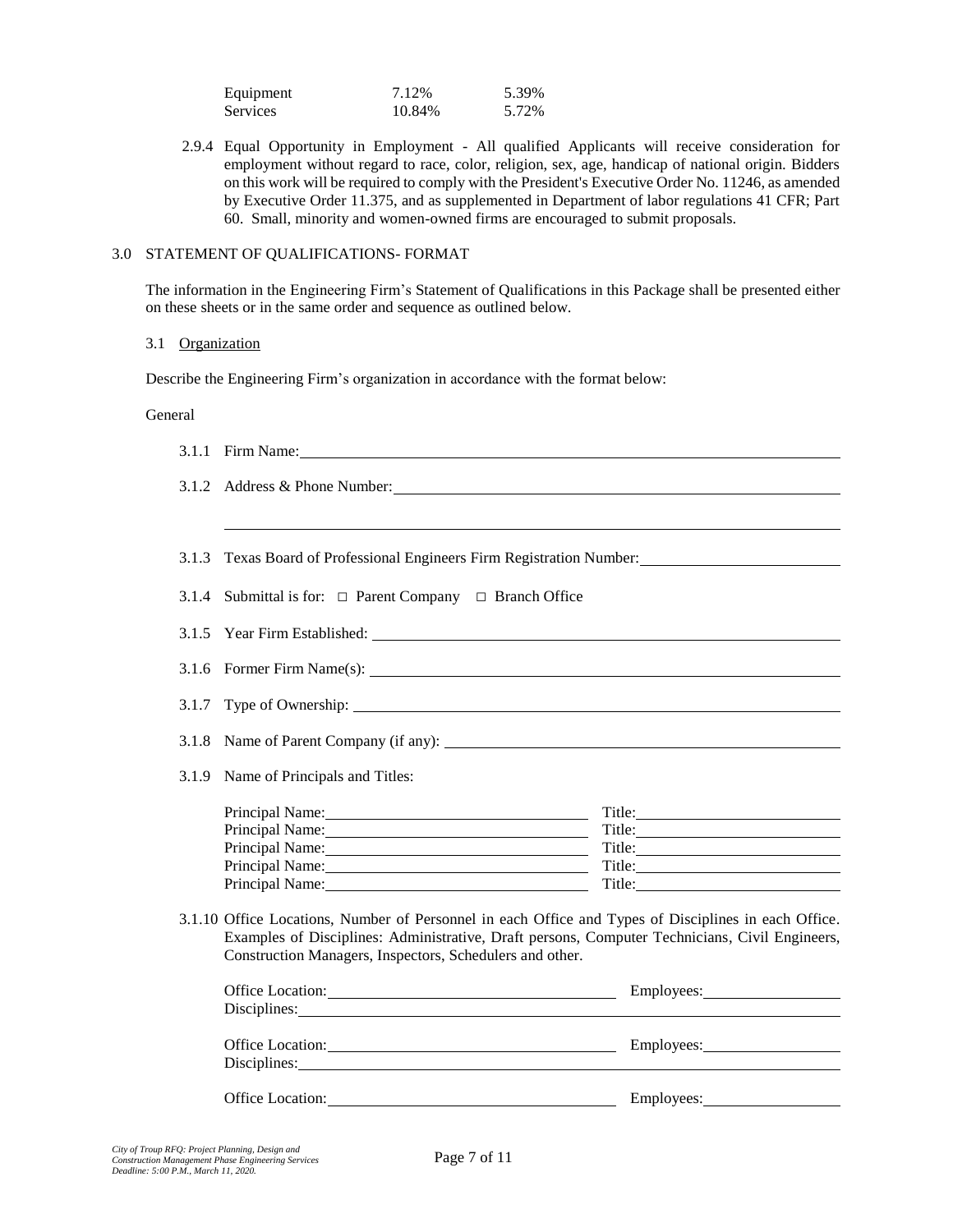| Disciplines:                            |            |
|-----------------------------------------|------------|
| <b>Office Location:</b><br>Disciplines: | Employees: |
| Office Location:<br>Disciplines:        |            |

- 3.2 Key Personnel/Project Team
	- 3.2.1 The Engineering Firm shall provide a brief profile for key personnel that will be assigned to this project. The information for each member of the Project Team must include the following: Name, Area(s) of Expertise, Years of Experience in that area(s), Professional License(s), including registration number(s), (if applicable), TCEQ Licenses, (if applicable) and experience with State and Federal Agencies (if applicable).
	- 3.2.2 For those team members than maintain a professional license issued by a state agency, indicate their current standing with that agency.
	- 3.2.3 The Engineering Firm shall describe their specific project approach and key elements identified relative to the project description in 1.5 and the tasks shown in 1.8 of the RFQ.
	- 3.2.4 Include an organizational chart showing participants and disciplines for specific portions of assigned work on this project, and lines of authority for all portions of the work.
	- 3.2.5 The Engineering Firm shall provide a list of names, addresses and specialties of outside consultants/associates for this project and prior working relationship. List specific areas of responsibility (including administrative, technical and financial) for each firm.
	- 3.2.6 Identify the level of participation of MWBE team members in percent of total work effort.
- 3.3 Resource Utilization Plan
	- 3.3.1 Labor Resources: The Engineering Firm shall include a brief statement describing how staff will be provided, allocated and balanced during sickness, attrition and periods of increased workloads.
	- 3.3.2 Equipment Resources: The Engineering Firm shall list all pieces of office and/or field equipment which is owned, or that it has direct access to, that is pertinent to this project.

Office Equipment:

Field Equipment: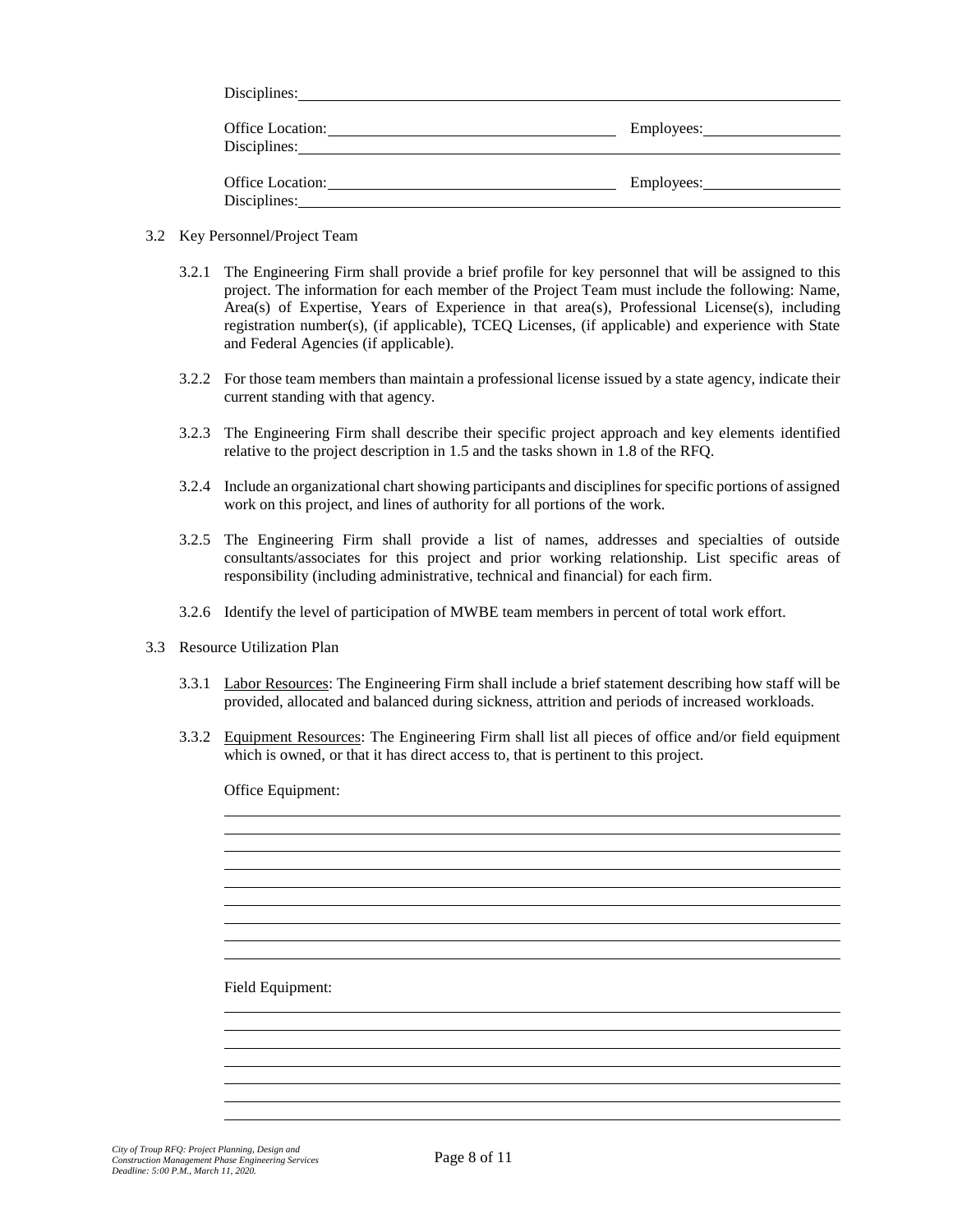## 3.4 Workload Status

- 3.4.1 Based on the Engineering Firm's current workload and staffing, indicate the current percentage of capacity at which the Engineering Firm is operating. Indicate the current backlog (if any) of the assignments in months.
- 3.4.2 Based on current assignments, backlogged assignments and known future assignments not currently in-house, indicate the percentage of capacity that the Engineering Firm will be operating during the time period indicated in the RFQ and the ability to meet the time constraints for completion of the project tasks while completing other prior committed workloads which involve members of the team identified for assignment to this project.
- 3.4.3 Identify the percentage of time key personnel will devote to this project.
- 3.4.4 Identify tasks to be completed locally, by an identified associated office or by an identified subcontractor.
- 3.5 Experience

The Engineering Firm shall list examples of the Firm's project management, design and construction management experience. List the most recent 5 years experience (maximum of 10 assignments) Experience must include: Name, Location, contact Person and telephone Number, Date of Engagement for Assignment.

3.6 References

The City will contact references. In addition to the contact person(s) listed, the City may discuss the Engineering Firm's work performance with any current or former employee of the reference firm. References must include: Project Name & Location, Engineering Firm's role and responsibility, specific client contacts, list name(s) and phone number(s) of the City(s) representatives, name and phone number of Project Engineer, list name(s) and phone number(s) of Governmental Agency contact and brief description of the projects and Firm's duties.

- 3.7 Claims/Performance/Insurance/Bonding
	- 3.7.1 If the Engineering Firm is currently involved in litigation or arbitration based on its work, briefly describe the nature of the claim.
	- 3.7.2 If the Engineering Firm has ever been terminated from an assignment for non-performance, please briefly explain.
	- 3.7.3 Name of Engineering Firm's General Liability, Workers Compensation and Professional Liability insurance carrier and agent's address and telephone number.
- 3.8 Joint Ventures/Subcontracts

If it is anticipated that this assignment will be executed as a joint venture, and/or of 25% or more of the assignment based on either cost or time is to be subcontracted, provide the company's name of the joint venture partner and/or subcontractor and the proposed work for which it is responsible. Joint venture partners and subcontractors responsible for 25% of the work as indicated above must provide a separate Qualification Package.

3.9 Submittal Shall Be Signed In Accordance With The Following Format: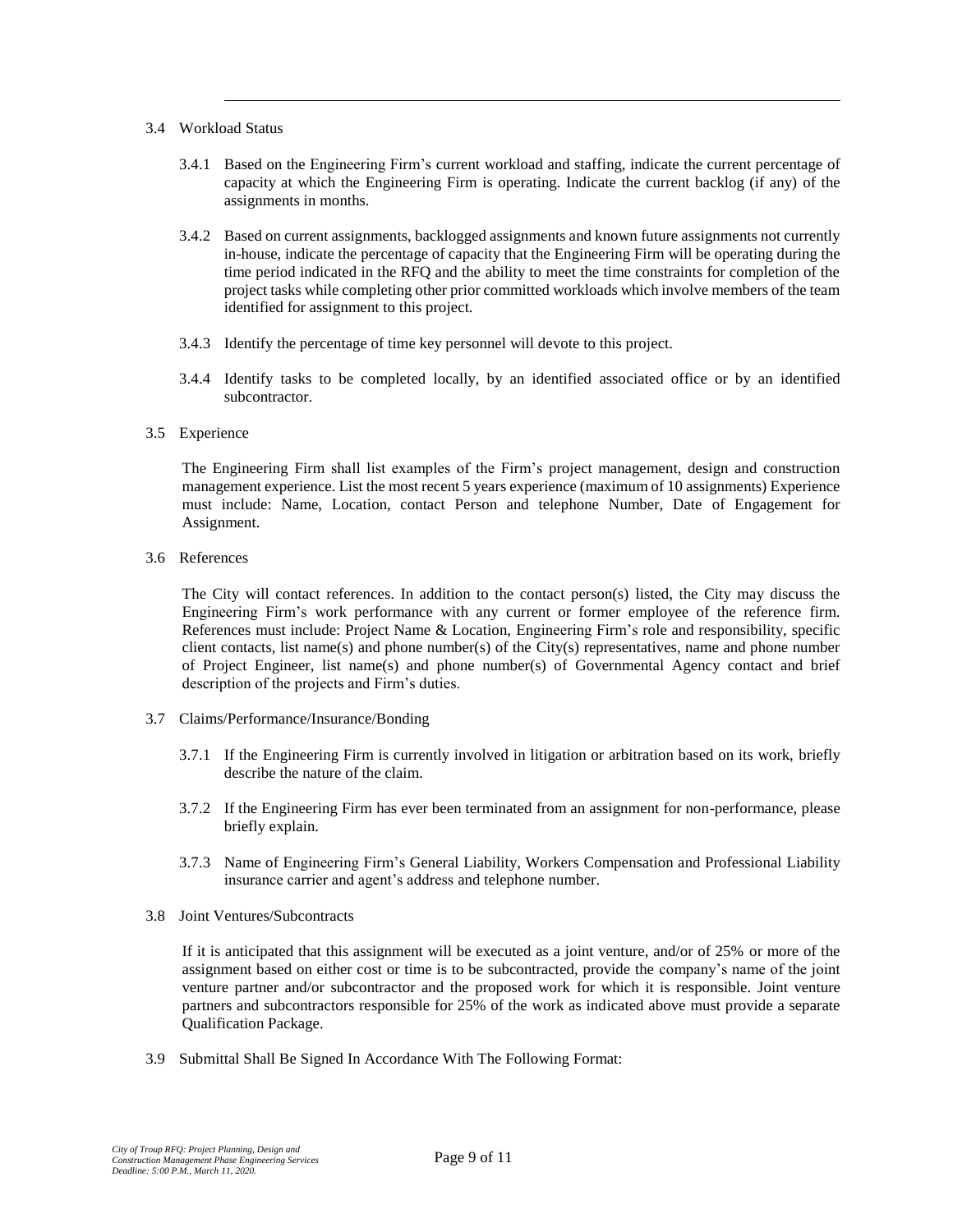Submitted By: (must be principal of the Firm)

Signature

Name (typed) Date

Title